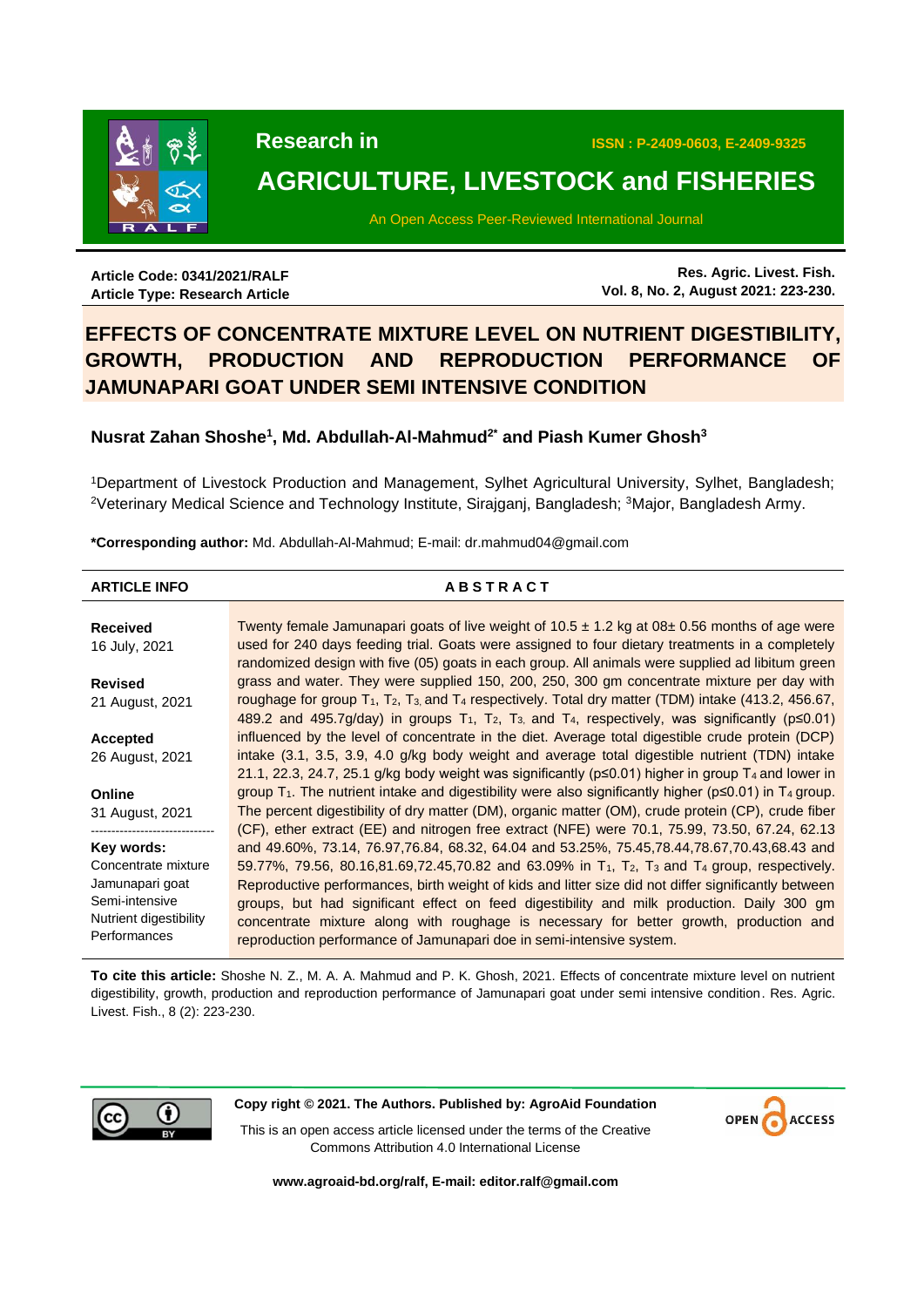# **INTRODUCTION**

The goat is a multi-functional animal and contributes an important role in the livelihood of a large proportion of small farmers, particularly women, landless and marginal farmers (Choudhury et al*.,* 2012). The livestock resources of Bangladesh are mainly based on cattle, goats, sheep, buffalo, and poultry. About 21.6 million (FAO, 2010; BER, 2012) and 25.7 million (BBS, 2016) (BBS, May 2016) goat heads are distributed throughout the country. Livestock is an integral component of agriculture and makes multifaceted contributions to the growth and development of the agricultural sectors of Bangladesh. However, the growth of livestock production is the second-highest among all other sub-sector of agriculture in Bangladesh (BER, 2012). The total livestock population in Bangladesh is composed of 25.93 million goats, 23.94 million cattle, 1.48 million buffaloes, and 3.4 million sheep (DLS, 2017). Among the livestock sector, goats are a very important species of livestock because of their short generation intervals and high prolificacy rate.

The production and consumption of livestock products are still much lower in consumption with other countries. According to the report, the requirement of animal protein per head per day is 120 gm. However, the availability is only 22.0 gm. (DLS, 2011), and the deficit of meat is more than 80% in 2010. To satisfy the animal protein requirement, goat farming can play an important role without religious obstacles to consume goat meat. Goat is one of the most important amongst the domestic species in the tropics, performing a variety of functions and, in comparison to other ruminants, displays a unique ability to adapt and maintain themselves in harsh environments. Goats play an important role in the livelihoods of smallholder farmers in Bangladesh as they serve as assets that can be easily liquidated to provide cash in times of need (Akhter et al*.,* 2006).

Jamunapari goat has a distinguish characteristic long ear and Roman nose. Their origin place is chakarnagar tahsil of Etawah district. It is the tallest goat breed and reared for milk and meat purpose. It is recognized by the Indian Council of Agricultural Research (Report, 2003). On the basis of above observations, it can be concluded that Jamunapari goat is tall sized, dual purpose goat and well adapted to the environmental conditions of the region such as heat, cold, humidity, water scarcity and seasonal fluctuation in feed availability in terms of quality and quantity as well as disease outbreaks. It shows excellent feed conversion efficiency under extreme conditions. High milk production and high dressing percentage is preferred by local farmers (Rawat et al., 2015). Bucks of exotic breeds are being imported by the private sector from India and used for cross breeding, especially in western Bangladesh. The Jamunapari is well adapted to the unique ravines of this area with its dense bush. The Jamnapari is the best dairy goat in India (Rout et al., 1999). The number of this breed in Bangladesh is not known, but most are found in Chuadanga, Meherpur, Kushtia, Jhenidah, Pabna, Jessore districts, and scattered found Chittagong and Cox's Bazar (Faruque and Khandoker, 2007). Goat's milk is highly nutritious. Goats that produced twins yielded more milk and had longer lactation (Carnicellaet et al*.,* 2008).

In winter season, Jamunapari goats vigorously browse feeds and spend almost 95% of their time, however, in hot summer season, browsing gradually decreases up to 55% of their time. Besides, grazing various fields which is the main source of feeds for Jamunapari goats, a farmer should supply extra nutrition to the goat, such as concentrate mixture (Tiwari et al., 2016). It was also reported that most of the farmers are not aware of scientific feeding practice in Jamunapari goat rearing (Tiwari et al., 2016). Therefore, it is of great significance to assess the effects of different concentrate mixture on different performances of Jamunapari goats under semi-intensive rearing system. Considering these, the present study was undertaken to determine the effects of concentrate mixture level on nutrient digestibility, growth, production and reproduction performance of Jamunapari goat under semi intensive condition which will certainly be helpful for sustainable Jamunapari goat rearing approach.

## **MATERIALS AND METHODS**

The study was carried out for 240 days feeding trial. The selected 20 goats were ear-tagged and maintained under semi-intensive conditions. The live weight of the goat was10.5  $\pm$  1.2 kg at 08  $\pm$  0.56 months of age. Four dietary treatments were used in a completely randomized design with five (05) goats in each group. Animals were allowed to graze for 3-4 hours and 150g, 200g, 250g, and 300g concentrate mixture/day for group T1, T2, T3, and T4 group each morning and evening. Total concentrate feed was divided into two portions, and animals were supplied half in the morning, and a half was supplied in the late afternoon. The feed was offered individually in a plastic bowl. Adlibitum fresh drinking water was provided to each group. The composition of the 100kg concentrate mixture was 25 kg wheat bran, 25 kg rice bran, 15 kg crushed maize, 15 kg soybean meal, 19 kg mustard oil cake, 0.1 kg vitamin-mineral premix, and 1kg salt. The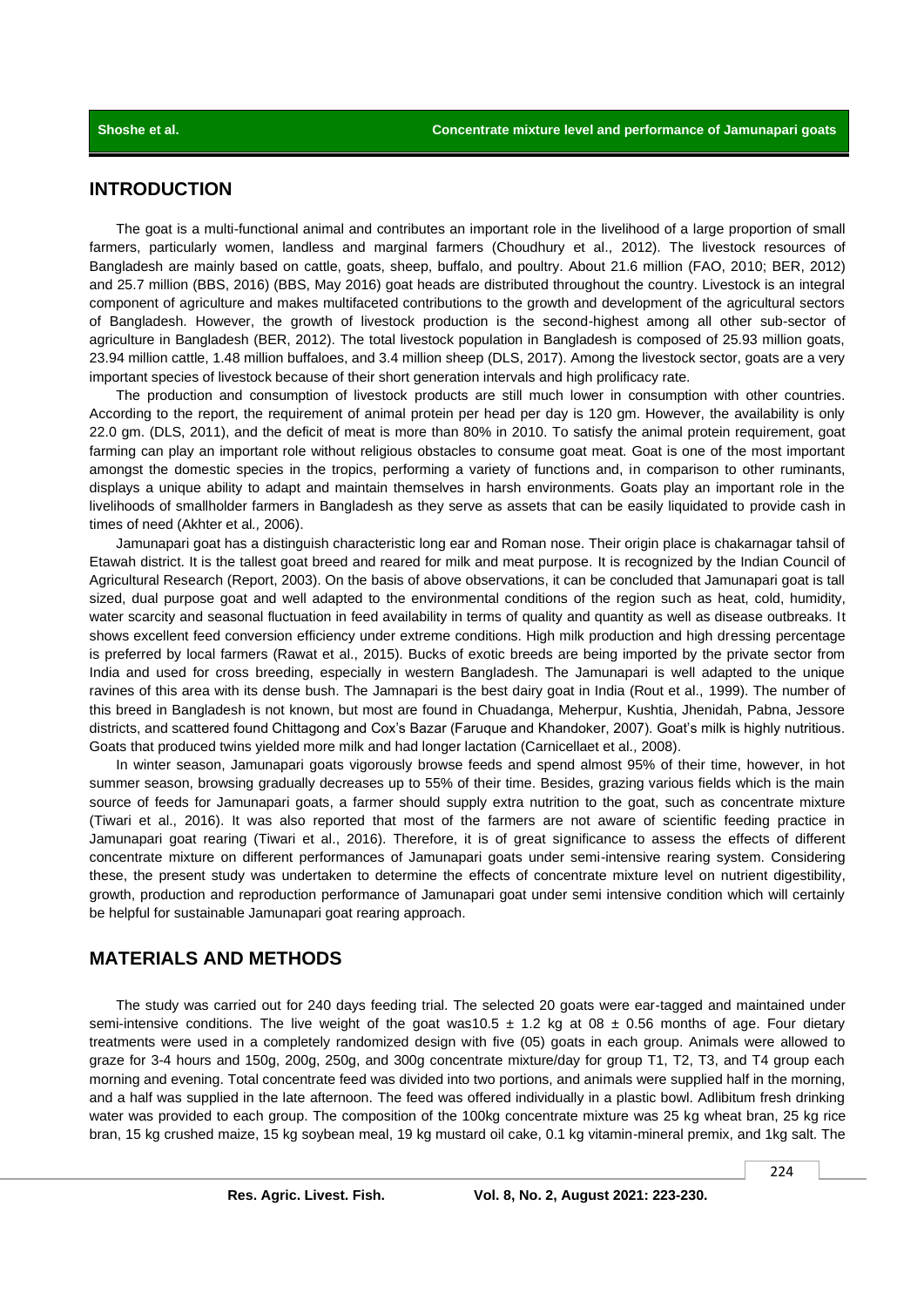chemical composition of the concentrate mixture was 18% CP and 13MJ ME /kg dry matter (DM). All goats were housed in a tin shed with having cement floor and cemented wall raised above the ground with sufficient space to keep them comfortable. Kids were kept with their mothers. Wheat bran, rice bran, crushed maize, soybean meal, and mustard oil cake were purchased from the local market. Chemical analysis of the feed sample was done in the Animal Nutrition Laboratory following the methods of (AOAC, 1990).

Two goats from each group were randomly selected for the digestibility trial. For five consecutive days, the diet samples were collected through the hand pickling method, while the fecal samples were collected from the rectum at 08.00 hr. Subsequently, samples were properly mixed and pooled for five days' collection period for individual goats. The IVDMD of all the diet samples was estimated by the method of (Tilley and Terry, 1963). The fecal outgo was estimated by the following formula, and subsequently, the digestibility was calculated. The faecal outgo (g DM/day) =Intake (g DM/day) × (100- IVDMD)

The metabolizable energy (ME) intake was calculated as MEI=OMI (g)×19×0.82 (ARC, 1980). The weight of animals was taken after 15 days of the whole study period. Digital weighing balance was used for measuring weight. The birth weight of kids was measured within one hour after birth. Data on reproductive performance, including the number of services per pregnancy, gestation length, litter size, birth weight of kids, postpartum ewe weight, and placenta weight, were recorded. Data were compiled, tabulated, and analyzed using a statistical package for social sciences (SPSS 11.5). The least significant difference (LSD) tests were performed for comparison with SPSS (version 11.5).

# **RESULTS AND DISCUSSION**

#### **Chemical composition of feed**

Table 1 shows the proximate composition of the feed ingredients used in different diets (% on a dry matter basis). Protein, fat, fiber and ash content of wheat bran and rice bran is 12%, 5.4%, 14.0%, 6.0% and 11.7%, 18%,8.6%, 8.5%, respectively. Hanis-Syazwani et al*.* (2018) and Sehgalet et al. (2018) mentioned the crude protein, ether extract, ash, and crude fiber content of maize bran is 9.2%, 2.3%, 9.7%, and 28.2%, respectively. Mustard oilcake contains91.42% dry matter, 30.12% crude protein, 5.98% crude fiber, 9.29% ether extract, 6.73% ash, and 37.39% NFE (Sharma, 2013). Joch et al. (2019) observed the dry matter, crude protein, ether extract, and ash content of Soybean meal is 87.4%, 49.6%, 2.2%, and 7.7%, respectively.

The dry matter content of Napier, German grass is 24.3%, 23.9%, and crude protein content is 8.7% and 8.3% (Misbah, 2007). Mahfuz (2017) found that German grass contains 15.9% dry matter and 8.5% crude protein. Our findings are more or less similar with the above findings.

| Feed                 | <b>DM</b>      | g/100g DM      |                |                |                |                |  |
|----------------------|----------------|----------------|----------------|----------------|----------------|----------------|--|
|                      |                | <b>CP</b>      | СF             | EE             | ТA             | <b>NFE</b>     |  |
| Wheat bran           | $87.0 \pm 1.8$ | $15.3 \pm 1.2$ | $12.2 \pm 0.5$ | $3.6 + 1.1$    | $4.8 \pm 1.2$  | $64.1 \pm 1.2$ |  |
| Rice bran            | $89.4 \pm 1.2$ | $11.3 \pm 1.5$ | $17.2 \pm 0.6$ | $13.5 \pm 1.3$ | $11.8 + 1.1$   | $46.2 \pm 1.2$ |  |
| <b>Crushed Maize</b> | $87.3 \pm 2.6$ | $10.7 \pm 1.2$ | $14.6 \pm 0.7$ | $5.1 \pm 0.9$  | $4.9 \pm 1.5$  | $64.7 \pm 1.2$ |  |
| Mustard oil cake     | $89.0 \pm 3.3$ | $33.7 \pm 1.6$ | $4.7 \pm 0.7$  | $8.9 + 0.8$    | $7.8 + 1.7$    | $44.9 \pm 1.5$ |  |
| Soybean meal         | $87.4 \pm 3.2$ | $49.3 \pm 1.1$ | $5.8 \pm 0.6$  | $2.1 \pm 0.9$  | $6.8 \pm 1.3$  | $36.0 \pm 1.1$ |  |
| Napier grass         | $24.8 + 5.1$   | $8.9 + 1.7$    | $37.2 \pm 0.8$ | $1.8 + 1.1$    | $14.2 \pm 1.8$ | $37.9 \pm 0.9$ |  |
| German grass         | $17.9 \pm 3.6$ | $9.8 \pm 1.6$  | $34.2 \pm 0.4$ | $3.4 \pm 0.8$  | $10.3 + 1.4$   | $42.3 \pm 1.4$ |  |
| Roadside grass       | $21.1 \pm 4.1$ | $10.9 + 1.4$   | $21.4 \pm 0.8$ | $2.3 \pm 1.5$  | $8.9 + 1.1$    | $56.5 \pm 1.1$ |  |

**Table 1.** Chemical composition of feed

**Legends**: DM= Dry matter, CP= Crude protein, CF= Crude fiber, EE= Ether Extract, TA= Total ash, NFE= Nitrogen free extract

#### **Intake and digestibility of feed**

Concentrate mixture significantly (p<0.01) increased dry matter (DM) intake (413.2, 456.67, 489.2 and 495.7 g/day, respectively, in groups (Table 2). Average digestible crude protein (DCP) intake (3.1, 3.5, 3.9, and 4.2g/kg BW) was significantly higher in the T4 group than in group T1. Total dry matter (DM) and crude protein (CP) intake was significantly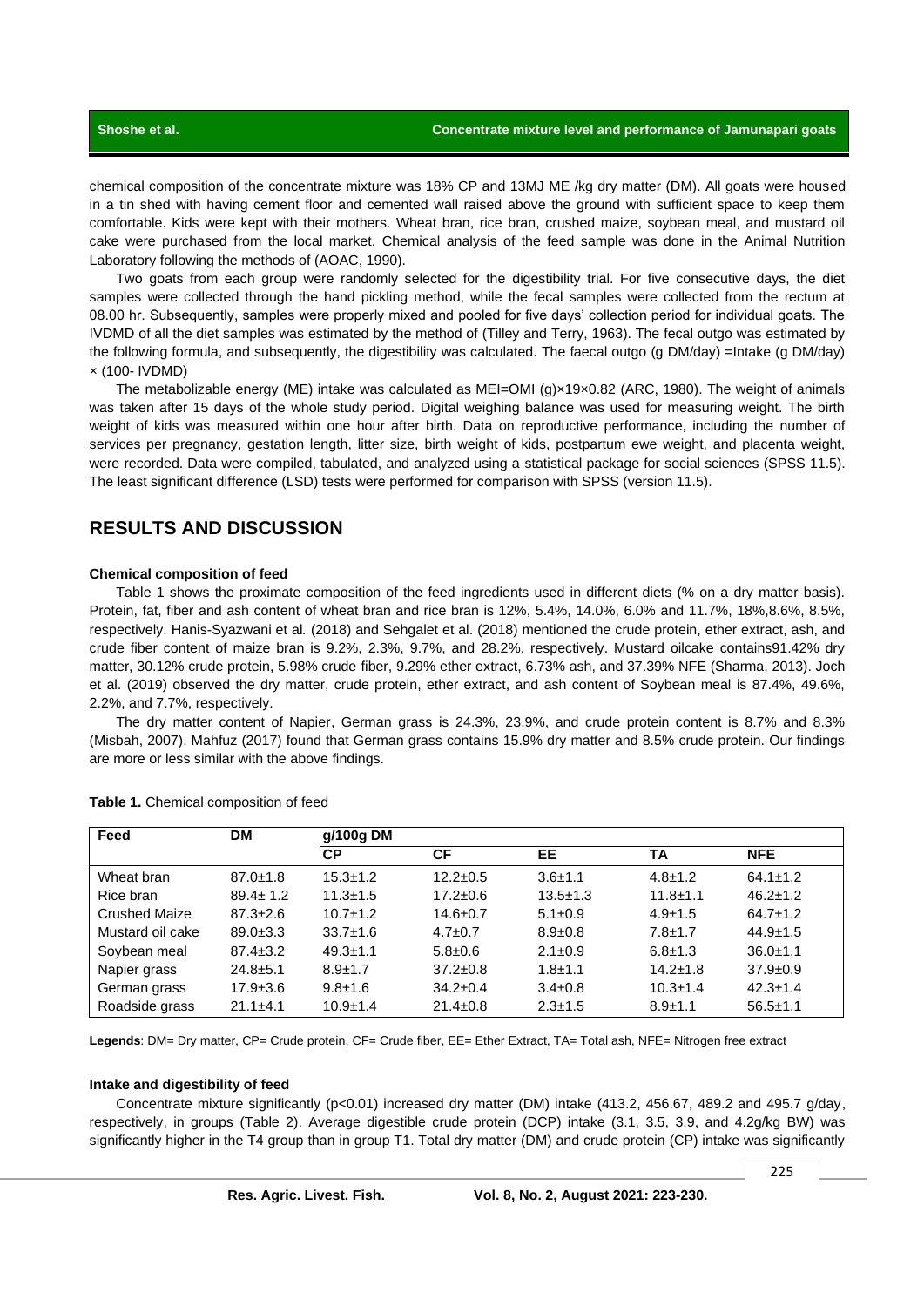### **Shoshe et al. Concentrate mixture level and performance of Jamunapari goats**

(p<0.01) influenced by the level of concentrate in the diet (Sultana et al*.,* 2012). The present findings correspond well with this observation. Srivastava and Sharma (1998) mentioned the DM, OM, CP, CF, EE and NFE digestibility of Jamunapari goat is 71.9%, 75.5%, 74.3%, 68.0%, 65.5% and 74.0% which is almost similar with our findings. Concentrate mixture supplementation improves nutrient digestibility (Mc Donald et al., 1988).

Nutrient digestibility significantly (p<0.01) improved by different concentrate supplementation in diet (Chaturvedi et al*.,* 2003). In our findings, the digestibility percent of DM, OM, CP, CF, EE and NFE was significantly (p<0.01) improved by the increased level of concentrate mixture in the diet.

| <b>Parameter</b>           | T <sub>1</sub>     | T <sub>2</sub>     | T3                 | Τ4                 | <b>SED</b> | Level of significance |
|----------------------------|--------------------|--------------------|--------------------|--------------------|------------|-----------------------|
| $1st$ Body weight (kg)     | 10.5               | 10.6               | 10.4               | 10.7               | 0.2        | <b>NS</b>             |
| Final body weight kg       | 16.7               | 17.8               | 18.1               | 19.0               | 0.5        | <b>NS</b>             |
| Live weight gain kg        | 6.2                | 7.2                | 7.7                | 8.3                | 0.5        | <b>NS</b>             |
| Daily weight gain g/d      | 39.34 <sup>d</sup> | 40.2 <sup>c</sup>  | 43.1 <sup>b</sup>  | 45.6 <sup>a</sup>  | 0.4        | $***$                 |
| DMI (g/day)                | 413.2 <sup>d</sup> | 456.67°            | 489.2 <sup>b</sup> | 495.7 <sup>a</sup> | 0.6        | $***$                 |
| DMI kg/100kg BW            | 3.30 <sup>d</sup>  | 3.43 <sup>b</sup>  | 3.48 <sup>b</sup>  | 3.52 <sup>a</sup>  | 0.1        | $***$                 |
| Av DCP intake g/kg BW      | 3.1 <sup>c</sup>   | 3.5 <sup>b</sup>   | 3.9 <sup>b</sup>   | 4.2 <sup>a</sup>   | 0.3        | $***$                 |
| AV TDN intake g/kg BW      | 21.1 <sup>d</sup>  | 22.3 <sup>c</sup>  | 24.7 <sup>b</sup>  | 25.1 <sup>a</sup>  | 0.4        | $***$                 |
| Nutrient digestibility (%) |                    |                    |                    |                    |            |                       |
| Dry matter                 | 70.1 <sup>d</sup>  | $73.14^{\circ}$    | 75.45 <sup>b</sup> | 79.56 <sup>a</sup> | 1.61       | $***$                 |
| Organic matter             | 75.99 <sup>d</sup> | 76.97 <sup>c</sup> | 78.44 <sup>b</sup> | 80.16 <sup>a</sup> | 1.83       | $***$                 |
| Crude protein              | 73.50 <sup>d</sup> | 76.84 <sup>c</sup> | 78.67 <sup>b</sup> | 81.69a             | 2.01       | $***$                 |
| Crude fiber                | 67.24 <sup>d</sup> | 68.32 <sup>c</sup> | 69.43 <sup>b</sup> | $71.45^a$          | 0.91       | $***$                 |
| Ether extract              | 62.13 <sup>d</sup> | 64.04 <sup>c</sup> | 68.43 <sup>b</sup> | 70.82a             | 1.60       | $***$                 |
| Nitrogen free extract      | 69.60 <sup>d</sup> | 71.25 <sup>d</sup> | 73.77 <sup>b</sup> | 76.09a             | 0.8        | $***$                 |

Table 2. Intake and digestibility of feed

#### **Growth performance of goat**

Table -3 shows the growth performance of kids with different concentrate levels. The growth rate did not differ significantly from the diet, which supports the findings of (Sultana et al., 2012). They observed that the growth rate did not vary significantly by the level of concentrate mixture. Concentrate supplementation increased feed intake of does, live weight gain of kids in the first month, and milk yield of does. Hassan et al. (2010) reported that Jamunapari weighed about 1.6 kg at birth, 7.9 kg at three months, and 21.4 kg at 12 months which are almost similar to our findings.

Patnaik and Nayak (1988) found the birth weight was 2.3kg and after three months 9.4kg, which is slightly higher than our observations. Kabir et al. (2002b) found a higher daily growth rate (62.4g/day) in kids which received the high protein diet (16% CP) than those fed the low protein diet (10% CP; 45.4g/day). Kochapakdee et al. (1994) reported that the Thai female growing goats received concentrate diet (0.75% BW) gained 36g/day while goats on control diet (grazing only) gained 14 g/day. Bhuiyan et al*.* (1996) suggested that a higher level of concentrate supplementation increased the daily live weight gain of kids. Similarly, Sharma and Ogra (1990) stated that supplementation of concentrate feed significantly (p<0.05) improved total DM intake, growth rate, and FCR of kids. The semi-intensive group will achieve higher weight gains when compared to the extensive group due to the provision of concentrate feed along with 4 hours of grazing and lesser time exposure to environmental stress. The extensive group will achieve comparatively lower weight gains than other rearing systems. Higher body weight gains for the lambs reared under semi-intensive and intensive system of feeding when compared to the extensive system (Porwal et al*.,* 2005). Carvalho et al*.* (2007) observed the more quantity of roughage and less concentrate feed in the diets lowers the live weight gain.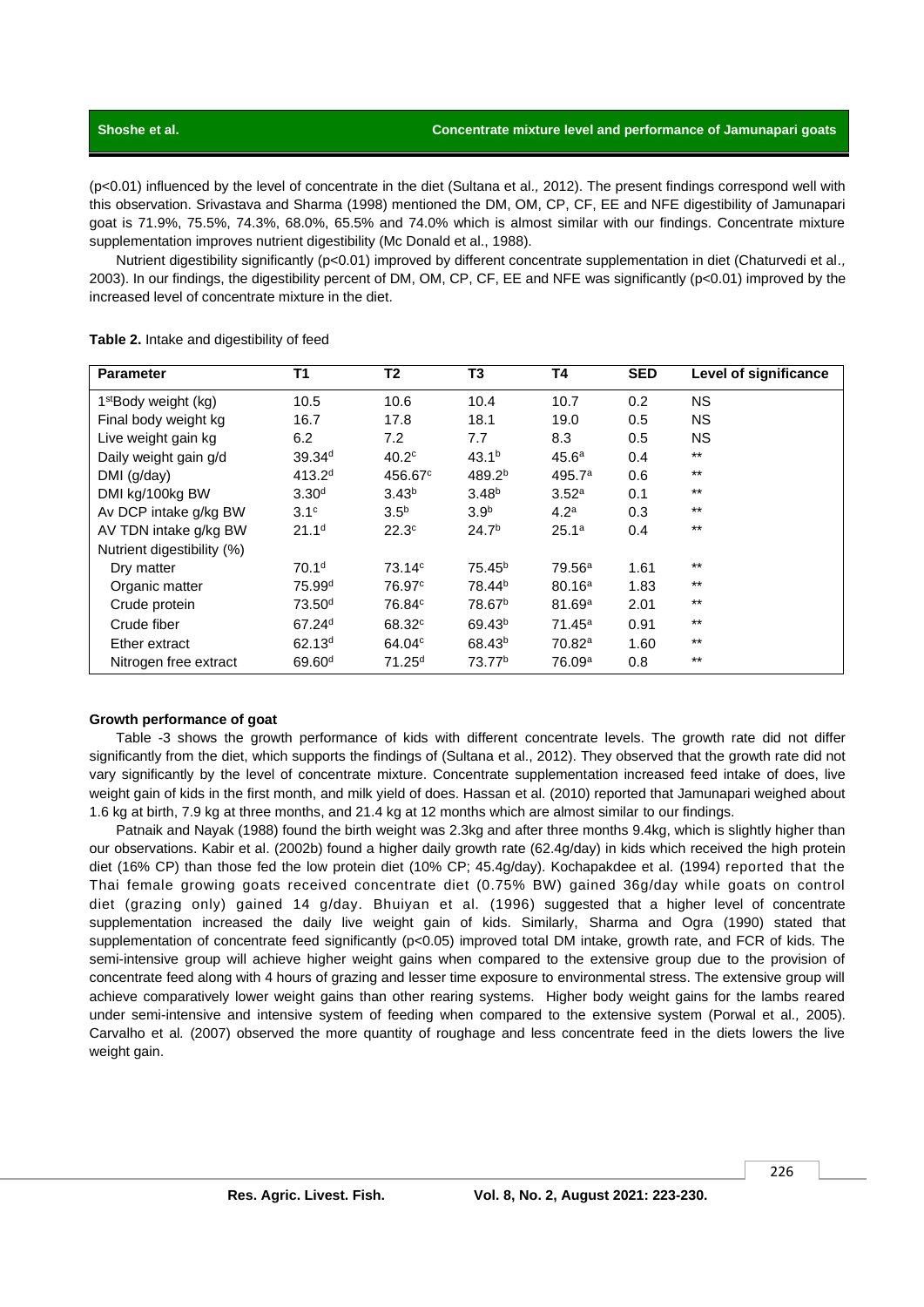| Body weight (kg) | Τ1            | T2            | T3            | T4            | Level of significance |
|------------------|---------------|---------------|---------------|---------------|-----------------------|
| Birth weight     | $1.4 \pm 1.6$ | $1.6 + 1.2$   | $1.5 + 1.5$   | $1.3 \pm 1.8$ | <b>NS</b>             |
| 30 days          | $2.3 \pm 1.2$ | $2.6 \pm 1.5$ | $3.1 \pm 1.1$ | $3.8 + 1.4$   | <b>NS</b>             |
| 45 days          | $4.0 + 1.7$   | $4.3 \pm 1.2$ | $4.7 \pm 1.3$ | $4.9 \pm 1.1$ | <b>NS</b>             |
| 60 days          | $5.0 \pm 2.3$ | $5.1 \pm 2.8$ | $5.5 \pm 2.1$ | $5.3 \pm 2.6$ | <b>NS</b>             |
| 75 days          | $5.6 \pm 1.1$ | $5.9 \pm 1.6$ | $6.2 \pm 1.9$ | $6.8 \pm 1.0$ | <b>NS</b>             |
| 90 days          | $7.4 \pm 2.8$ | $7.7 \pm 2.5$ | $7.9 \pm 2.6$ | $8.1 \pm 2.9$ | <b>NS</b>             |
| 105 days         | $8.2 \pm 0.5$ | $8.6 \pm 1.1$ | $8.9 \pm 1.4$ | $9.0 \pm 1.6$ | <b>NS</b>             |
| 120 days         | $9.2 \pm 3.5$ | $9.6 \pm 3.2$ | $9.9 \pm 3.0$ | $10.2 + 3.8$  | <b>NS</b>             |

#### **Table 3.** Growth performance of kids

NS, non-significant at 5% level of probability

#### **Production performances of goat**

Milk yield increased significantly (p<0.01) with the increased level of concentrate mixture (Table- 4). Average milk yields were 524.3, 530.82, 547.27, and 558.15 ml/day for groups T1, T2, T3, and T4, respectively, which support the findings of (Sultana et al., 2012). They observed that increased level of concentrate supplementation significantly (p<0.01) improve milk yields. Chowdhury et al. (2002) found that the average milk yield of Black Bengal does was 334g/day when fed (200-300) g concentrate per day. Milk production was not significantly affected by the forage-to-concentrate ratio (75: 25, 60: 40, and 45: 55) but tended to increase with an increase in concentrate feeding (Kawas et al.*,* 1991). Giger-Reverdin and Sauvant (1991) suggested that milk composition and yield are influenced by the type of forage but not by the type of concentrate.

| <b>Months</b>         |                   | Milk production (ml/day) |                   |                   |       |  |
|-----------------------|-------------------|--------------------------|-------------------|-------------------|-------|--|
|                       | Τ1                | Т2                       | T3                | Τ4                |       |  |
| 1 <sup>st</sup> month | $573.6 \pm 51.6$  | $585.6 \pm 41.6$         | $610.6 \pm 61.6$  | $623.6 \pm 78.6$  | $***$ |  |
| 2 <sup>nd</sup> month | $606.6 \pm 19.1$  | $621.10+24.1$            | $635.12 \pm 18.1$ | 641.02±26.5       | $***$ |  |
| $3rd$ month           | $581.3 \pm 24.3$  | $591.11 \pm 31.5$        | $601.23 \pm 26.4$ | $612.11 \pm 32.5$ | $***$ |  |
| $4th$ month           | $485.3 \pm 17.6$  | $502.15 \pm 25.3$        | $525.24 + 21.2$   | $540.29 \pm 24.8$ | $***$ |  |
| 5 <sup>th</sup> month | $304.4 \pm 19.2$  | $354.14 \pm 26.3$        | $364.16 \pm 15.6$ | $373.34 \pm 20.5$ | $***$ |  |
| Average               | $524.3 \pm 26.36$ | 530.82±29.76             | 547.27±28.58      | 558.15±36.58      | $***$ |  |

#### **Table 4.** Milk production of Jamunapari doe

#### **Reproductive performance of goat**

Table-5 represents the reproductive characteristics of the doe with different concentrate levels under semi-intensive conditions. The reproductive character did not differ significantly between groups by the level of concentrate in the diet, which is similar to the findings of (Sultana et al., 2012). Hassan et al. (2010) observed the age of 1<sup>st</sup> kidding and 1<sup>st</sup> heat of Jamunapari doe is 548.6 days and 354.7days. Gestation length is 152.8 days, and the number of services per pregnancy is 1.3, which is almost similar to our present findings. Rout *et al.,* 1999 reported kidding interval was 229.3 days, which is similar to this finding. Due to long lactation, the kidding interval of 210.6 days was longer than in Black Bengal goats 179 days as reported by Hassan *et al.,* 2007. Under farming conditions in India, Rout et al. (1999) reported that the age at first kidding was 737.0 days which is much higher than our findings. The Jamunapari goats attained sexual maturity earlier in Bangladesh. Rout et al. (1999) reported kidding interval was 229.3 days, which is slightly higher than the present findings.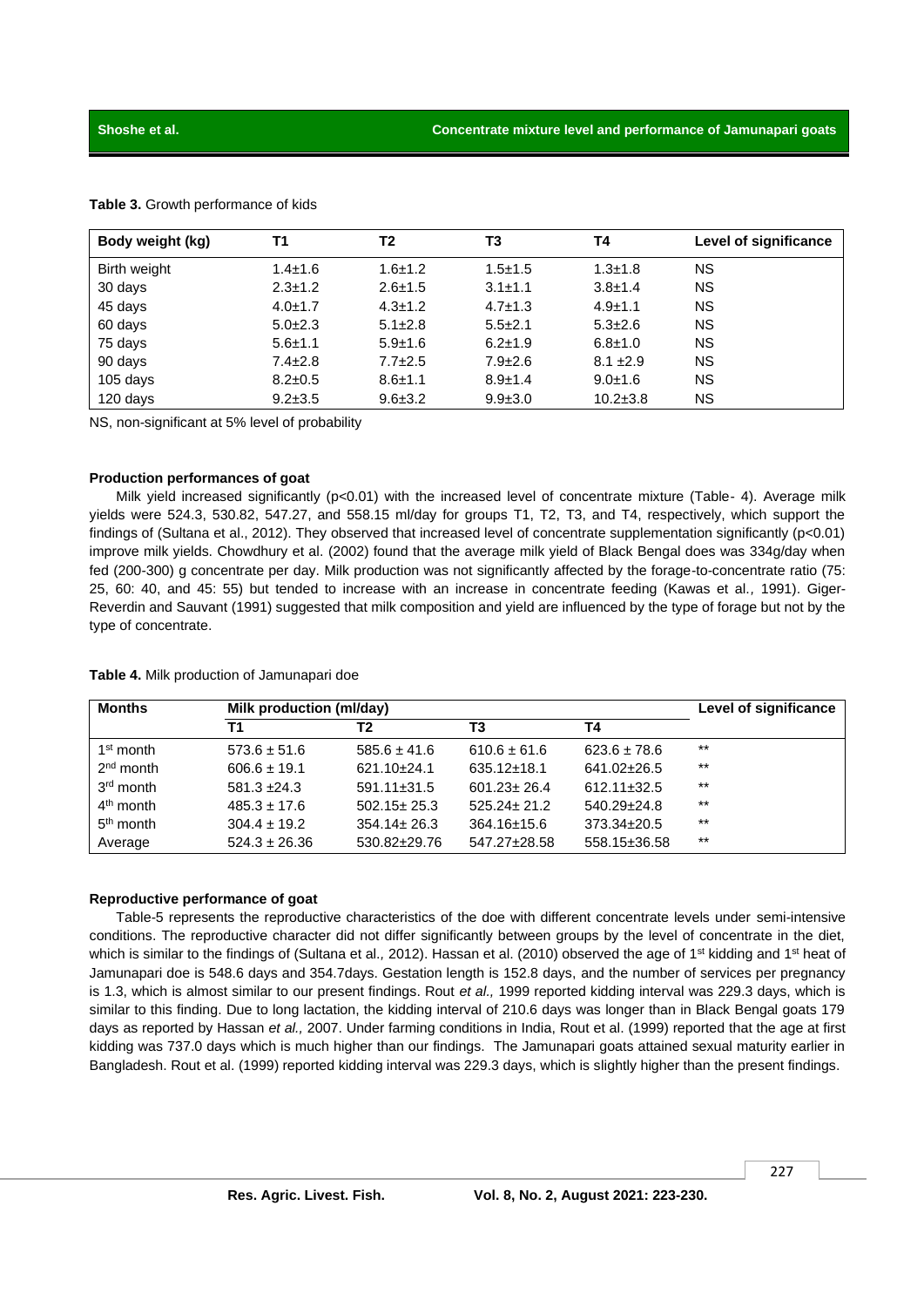| <b>Parameter</b>                      | Τ1               | T2                | T3                | T4               | Level of significance |
|---------------------------------------|------------------|-------------------|-------------------|------------------|-----------------------|
| Age of 1 <sup>st</sup> kidding (days) | $545.41 \pm 0.2$ | $551.25 \pm 0.3$  | $548.60 \pm 0.2$  | $550.21 \pm 0.3$ | <b>NS</b>             |
| Gestation length (days)               | $157.34 \pm 8.4$ | $154.28 \pm 7.2$  | $149.51 \pm 6.1$  | $158.28 \pm 7.1$ | <b>NS</b>             |
| Age at $1st$ heat (days)              | $358+1.4$        | $357+1.8$         | $349+1.4$         | $347+1.7$        | ΝS                    |
| Birth weight of kids (kg)             | $1.4 \pm 0.03$   | $1.7 \pm 0.07$    | $1.5 \pm 0.09$    | $1.6 \pm 0.07$   | <b>NS</b>             |
| Litter size                           | $1.2 \pm 0.1$    | $1.3 \pm 0.3$     | $1.4 \pm 0.1$     | $1.2 \pm 0.1$    | <b>NS</b>             |
| kidding interval (days)               | $212.5 \pm 3.0$  | $216 \pm 3.01$    | $215\pm3.0$       | $218 \pm 3.05$   | <b>NS</b>             |
| No. of service per pregnancy          | $1.32 \pm 0.6$   | $1.31 \pm 0.4$    | $1.30+0.3$        | $1.34 \pm 0.2$   | <b>NS</b>             |
| Weight of placenta (g)                | $341.4 \pm 12.3$ | $345.21 \pm 15.6$ | $343.14 \pm 11.5$ | $342.5 \pm 13.7$ | <b>NS</b>             |

**Table 5.** Reproductive performance of Jamunapari doe

NS= Non significant

# **CONCLUSION**

Only green grass does not fulfill the nutrient requirements. Concentrate supplementation linearly improves the intake, digestibility of nutrients, and milk production of Jamunapari goat. Feeding of concentrate mixture also increased live weight gains of kids. The daily supplementation of concentrate mixture to goat with roughage feeding and supplying fresh drinking water recommended for optimizing growth performance of Jamunapari goat under semi-intensive rearing system in Bangladesh.

# **ACKNOWLEDGEMENTS**

Authors are very thankful to the Department of Animal Nutrition, Sylhet Agricultural University, Sylhet, for providing their laboratory to chemical analysis of feed and animal shed for trial these feed on Animal. Authors are grateful to staffs are involved to laboratory and Animal shed during the research work.

# **CONFLICT OF INTEREST**

There is no conflict of interest in this study.

# **REFERENCES**

- 1. AOAC, 1990. Official methods of analysis, 15<sup>th</sup> (edn). Association of Official Analytical Chemists, Washington D C.
- 2. ARC, 1980. The Nutrient Requirements of Ruminant Livestock. Agriculture Research Council Supplement (1) pp. 78–80. Slough, U K: Commonwealth Agriculture Bureaux.
- 3. Akhter S, SS Husain, SA Chowdhury, MM Munzur and & GK Dev, 2006. Estimation of variance components and prediction of breeding value for some economically important traits of Black Bengal goat. Bangladesh Journal of Animal Science, 35: 20-26.
- 4. BER, 2012. Bangladesh Economic Review, Finance Division, Ministry of Finance, Government of the Peoples' Republic of Bangladesh.
- 5. BBS, 2016. Bangladesh Bureau of statistics, Ministry of Planning, Government of the Peoples' Republic of Bangladesh.
- 6. Bhuiyan R, KK Baruah and PC Das, 1996. Growth Response and Carcass Characteristics of Crossbred Kids Fed Ration Having Different Concentrate to Roughage Rations. Indian Journal of Animal Nutrition, 13:167-169.
- 7. Choudhury MP, SC Sarker, F Islam, A Ali, AKFH Bhuiyan, MNM Ibrahim and AM Okeyo, 2012. Morphometry and performance of Black Bengal goats at the rural community level in Bangladesh. Bangladesh Journal of Animal Sciences, 41(2), pp. 83-89.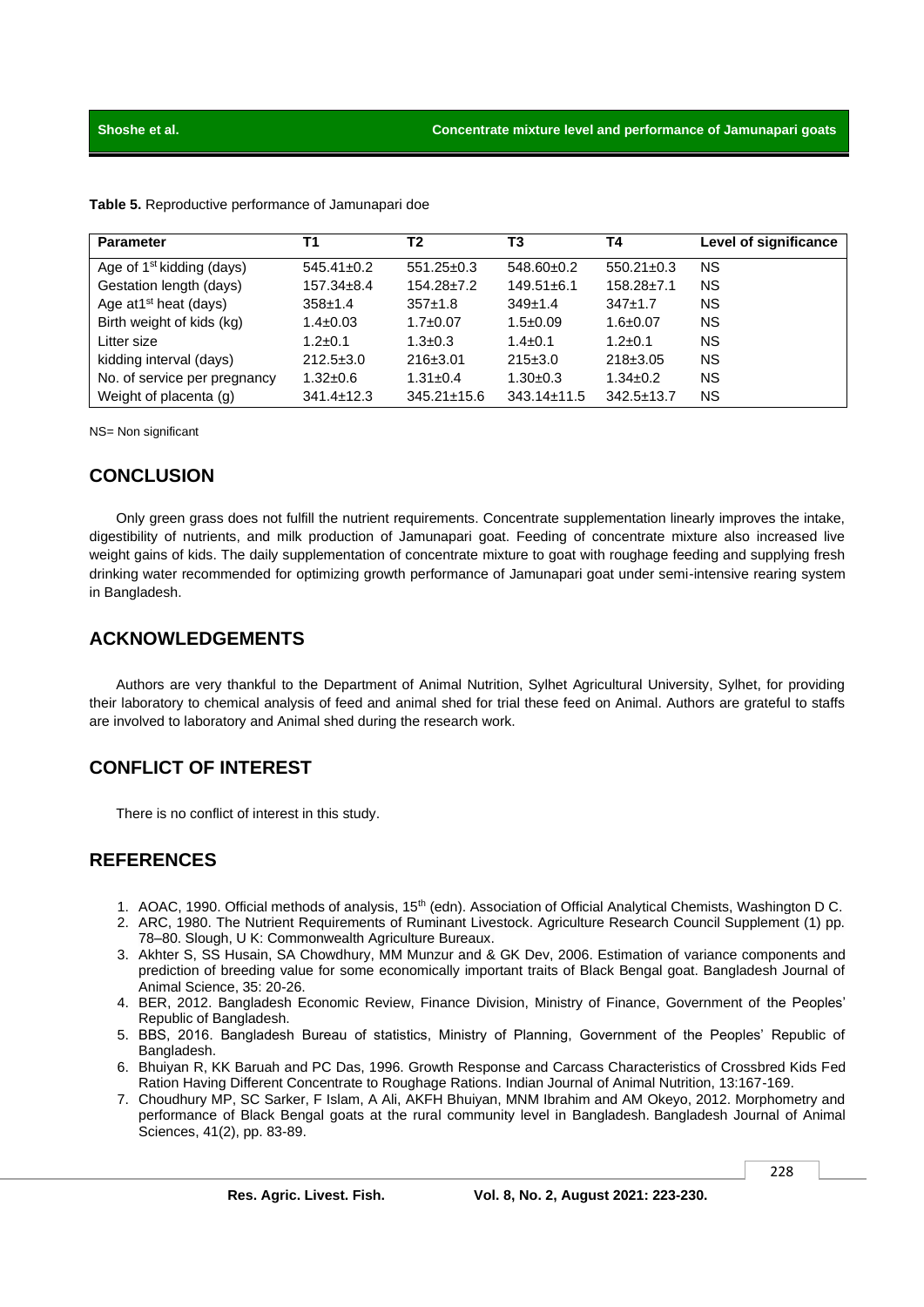**Shoshe et al. Concentrate mixture level and performance of Jamunapari goats** 

- 8. Carnicella D, MD Maria, CC Ayres, V Laudadio and C Dario, 2008: The effect of diet, parity, year and number of kids on milk yield and milk composition in Maltese goat. Small Ruminant Research, 77: 71-74.
- 9. Chaturvedi OH, R Bhatta, A Santra, AS Mishra and JS Mann, 2003. Effect of supplementary feeding of concentrate on nutrient utilization and production performance of ewes grazing on community rangeland during late gestation and early lactation. Asian-australasian Journal of Animal Sciences, 16(7), pp. 983-987.
- 10.Chowdhury SA, MSA Bhuiyan and S Faruk, 2002. Rearing Black Bengal goat under semi-intensive management 1. Physiological and reproductive performances. Asian-Australasian Journal of Animal Sciences, 15(4), pp. 477- 484.
- 11.Carvalho S, MA Brochier, J Pivato, A Vergueiro, RC Teixeira and R Kieling, 2007. Performance and economic evaluation of the feeding of feedlot lambs with diets with different roughage: concentrate ratios. Ciencia Rural, 37(5), pp.1411-1417.
- 12.DLS, 2017. Department of Livestock Service, Annual report on livestock in Bangladesh, Division of Livestock Statistics, Directorate of Livestock Services, Ministry of Livestock and Fisheries, Government of Peoples' Republic of Bangladesh, Dhaka.
- 13.DLS, 2011. Department of Livestock Services. Ministry of Fisheries and Livestock. Government of the Peoples' Republic of Bangladesh.
- 14.FAO, 2010 Food and agriculture organization of the United Nations statistical databases. See http://faostat.fao.org/.
- 15.Faruque MO and MAMY Khandoker, 2007: Recent advances of goat genotyping in Bangladesh. In: Workshop on recent advances of livestock genotyping in Bangladesh. Genotyping of goats and buffaloes for breed and type determination. 10 May, Dhaka, Bangladesh, pp. 28-40.
- 16.Giger-Reverdin S and D Sauvant, 1991. Evaluation and utilization of concentrates in goats. In *Goat nutrition* (pp. 172-183). EAAP, Wageningen.
- 17.Hanis-Syazwani M, IF Bolarinwa, O Lasekan and K Muhammad, 2018. Influence of starter culture on the physicochemical properties of rice bran sourdough and physical quality of sourdough bread. Food Research, 2(4), pp. 340-349.
- 18.Hassan MM, SN Mahmud, SA Islam and OF Miazi, 2007. A comparative study on reproductive performance and productivity of the Black Bengal and Crossbred goat at Atrai, Bangladesh. University Journal of Zoology, Rajshahi University, 26, pp. 55-57.
- 19.Hassan MR, MAI Talukder and S Sultana, 2010. Evaluation of the production characteristics of the Jamunapari goat and its adaptability to farm conditions in Bangladesh. Bangladesh Veterinarian, 27(1), pp. 26-35.
- 20.Joch M, V Kudrna, J Hakl, M Božik, P Homolka, J Illek, Y Tyrolová and A Výborná, 2019. In vitro and in vivo potential of a blend of essential oil compounds to improve rumen fermentation and performance of dairy cows. Animal Feed Science and Technology, 251, pp. 176-186.
- 21. Kawas JR, J Lopes, DL Danelon and CD Lu, 1991. Influence of forage-to-concentrate ratios on intake, digestibility, chewing and milk production of dairy goats. Small Ruminant Research, 4(1), pp. 11-18.
- 22.Kabir F, M Sahjalal, SA Chowdhury, J Alam and MR Islam, 2002b: Effect of protein supplementation to grazing on growth and reproductive performance in female goats and sheep. Pakistan Journal of Biological Science, 5:719- 721.
- 23.Kochapakdee S, W Pralomkarn, S Saithanoo, A Lawpetchara and BW Norton, 1994. Grazing management studies with Thai Goats II. Reproductive performances of different genotypes of does grazing improved pasture with or without concentrate supplementation. Asian-Australasian Journal of Animal Sciences, 7(4), pp. 563-570.
- 24.Misbah UA, 2007. Study on the productive and reproductive performance of Black Bengal goat under improved management and feeding "pusti" (Doctoral dissertation, MS Thesis, Department of Animal Nutrition, Faculty of Animal Husbandry, Bangladesh Agricultural University, Mymensingh, Bangladesh).
- 25.Mahfuz SU, MS Islam, MR Chowdhury, S Islam, MK Hasan and MN Uddin, 2017. Influence of concentrate supplementation on production and reproduction performance of female Black Bengal goat. Indian Journal of Animal Research, 52(5), pp. 735-39.
- 26.Mc Donald P, RA Edwards and JFD Greenhalgh, 1988. Animal Nutrition. 5th (Edn). Longman Scientific and Technical, Group UK Limited, Longman House, Burnt Mill, Harlow, Essex CM20 2JE, England.
- 27.Patnaik RK and S Nayak, 1988. Growth rate and survivability patterns in Black Bengal, Ganjam and Jamunapari breeds of goats under farm conditions in Orissa. Indian Journal of Animal Sciences, 58:1442-1445.
- 28.Porwal K, SA Karim, A Agrawal and VK Singh, 2005. Blood biochemical profile of lambs maintained under different system of feeding management. The Indian Journal of Small Ruminants, 11(2), pp. 166-171.
- 29.Report, Final Report. Network Project on Survey, Evaluation and Characterization of jamunapari goat, 2003. 30.Rawat SK, R Gupta, SC Singh and S Dwivedi, 2015. Growth rate and survivability patterns in Jamunapari breeds
- of goats under farm conditions in Mahoba district of Bundelkhand region. Economic affairs, 60(1), pp. 165-169.